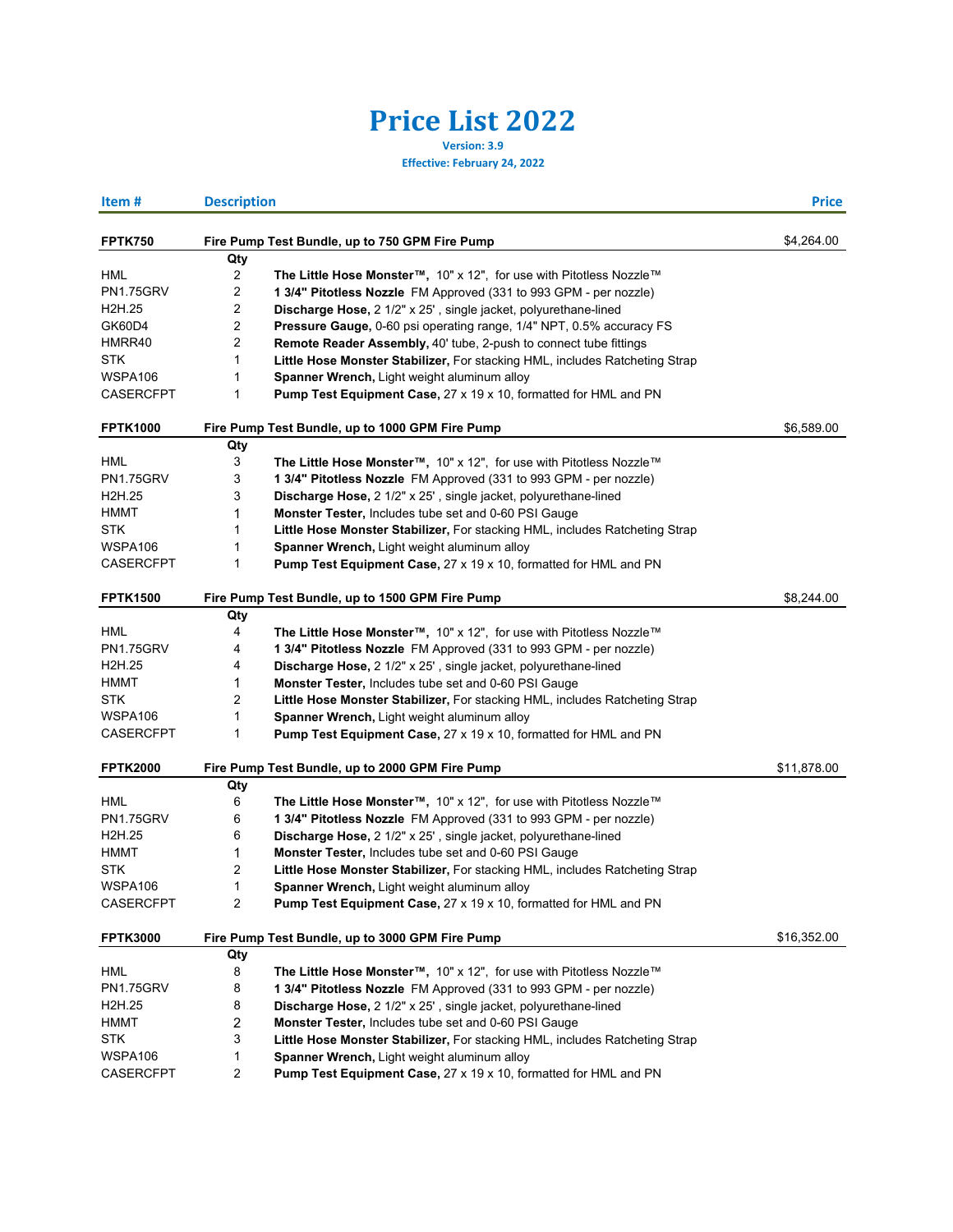| Item#                           | <b>Description</b>                                                                      | <b>Price</b> |
|---------------------------------|-----------------------------------------------------------------------------------------|--------------|
|                                 |                                                                                         |              |
| <b>FPTK4000</b>                 | Fire Pump Test Bundle, up to 4000 GPM Fire Pump                                         | \$23,195.00  |
|                                 | Qty                                                                                     |              |
| HML                             | 12<br>The Little Hose Monster™, 10" x 12", for use with Pitotless Nozzle™               |              |
| <b>PN1.75GRV</b>                | 12<br>1 3/4" Pitotless Nozzle FM Approved (331 to 993 GPM - per nozzle)                 |              |
| H <sub>2</sub> H <sub>.25</sub> | 12<br>Discharge Hose, 2 1/2" x 25', single jacket, polyurethane-lined                   |              |
| <b>HMMT</b>                     | $\overline{c}$<br>Monster Tester, Includes tube set and 0-60 PSI Gauge                  |              |
| <b>STK</b>                      | 4<br>Little Hose Monster Stabilizer, For stacking HML, includes Ratcheting Strap        |              |
| WSPA106                         | 1<br>Spanner Wrench, Light weight aluminum alloy                                        |              |
| <b>CASERCFPT</b>                | 3<br>Pump Test Equipment Case, 27 x 19 x 10, formatted for HML and PN                   |              |
| <b>FFTK</b>                     | Hydrant Flow Test Bundle, for flowing from a 2 1/2" port                                | \$2,965.00   |
| HML                             | The Little Hose Monster™, 3 pounds, 10" x 12", for use with all Pitotless Nozzle™ sizes |              |
| PN2GRV                          | 2" Pitotless Nozzle Grooved. (493 to 1,305 GPM)                                         |              |
| HMRR12                          | <b>Remote Reader Assembly, 1/4" x 12' tube, 2-quick connect adapters</b>                |              |
| GK100D4                         | Pressure Gauge 4" dial, 1/2% accuracy rated, 0 to 100 PSI (for Nozzle Pressure)         |              |
| HGV25                           | Gate Valve, Slow Close 2-1/2" F NH X 2-1/2" M NH                                        |              |
| <b>GCSW200</b>                  | Gauge Cap, 2 1/2" NH, Includes 0-200 PSI Pressure Gauge                                 |              |
| HW107                           | Hydrant Wrench, adjustable, single spanner                                              |              |
| WSPA106                         | Spanner Wrench, light weight aluminum alloy                                             |              |
| <b>CASEFFTK</b>                 | Carrying Case, 24 x 16 x 10 w/ wheels and telescoping handle                            |              |
| <b>H2H.10YR</b>                 | Discharge Hose, 2 1/2" x 10', Thru-the-weave, extruded rubber                           |              |
|                                 |                                                                                         |              |
| FFTK4                           | Hydrant Flow Test Bundle, for flowing from a 4" port                                    | \$3,372.00   |
| HMBB4                           | The Big Boy Hose Monster, Flow Testing. 4" F NH Swivel. Gauge Incl. (856 to 2,759 GPM)  |              |
| HGV4NST                         | Gate Valve, Slow Close 4" F NH X 4 1/2" M NH                                            |              |
| HMRR12                          | <b>Remote Reader Assembly, 1/4" x 12' tube, 2-quick connect adapters</b>                |              |
| <b>GCSW200</b>                  | Gauge Cap, 2 1/2" NH, Includes 0-200 PSI Pressure Gauge                                 |              |
| <b>HW107</b>                    | Hydrant Wrench, adjustable, single spanner                                              |              |
| WSPA106                         | Spanner Wrench, light weight aluminum alloy                                             |              |
| CASE101227YL                    | Gauge and Accessory Case, 19.75 x 15.75 x 7.47                                          |              |
| H4.10.4                         | Discharge Hose, 5" Dia., Rubber extruded, 4 " F NH X 10' X 4" M NH.                     |              |
| FFTK45                          | Hydrant Flow Test Bundle, for flowing from a 4 1/2" port                                | \$3,372.00   |
| HMBB4                           | The Big Boy Hose Monster, Flow Testing. 4" F NH Swivel. Gauge Incl. (856 to 2,759 GPM)  |              |
| HGV45NST                        | Gate Valve, Slow Close 4 1/2" F NH X 4 1/2" M NH                                        |              |
| HMRR12                          | Remote Reader Assembly, 1/4" x 12' tube, 2-quick connect adapters                       |              |
| GCSW <sub>200</sub>             | Gauge Cap, 2 1/2" NH, Includes 0-200 PSI Pressure Gauge                                 |              |
| HW107                           | Hydrant Wrench, adjustable, single spanner                                              |              |
| WSPA106                         | <b>Spanner Wrench, light weight aluminum alloy</b>                                      |              |
| CASE101227YL                    | Gauge and Accessory Case, 19.75 x 15.75 x 7.47                                          |              |
| H45.10.4                        | Discharge Hose, 5" Dia., Rubber extruded, 4 1/2" F NH X 10' X 4" M NH.                  |              |
|                                 |                                                                                         |              |
| FFTK5S                          | Hydrant Flow Test Bundle, for flowing from a 5" STORZ port                              | \$3,602.00   |
| HMBB4                           | The Big Boy Hose Monster, Flow Testing. 4" F NH Swivel. Gauge Incl. (856 to 2,759 GPM)  |              |
| HGV5S                           | Gate Valve, 5" STORZ aluminum slow close                                                |              |
| HMRR12                          | Remote Reader Assembly, 1/4" x 12' tube, 2-quick connect adapters                       |              |
| GCSW200                         | Gauge Cap, 2 1/2" NH, Includes 0-200 PSI Pressure Gauge                                 |              |
| HW107                           | Hydrant Wrench, adjustable, single spanner                                              |              |
| WSPA106                         | Spanner Wrench, light weight aluminum alloy                                             |              |
| CASE101227YL                    | Gauge and Accessory Case, 19.75 x 15.75 x 7.47                                          |              |
| HS5.10.4                        | Discharge Hose, 5" Dia., Rubber extruded, 5" STORZ X 10' X 4" M NH.                     |              |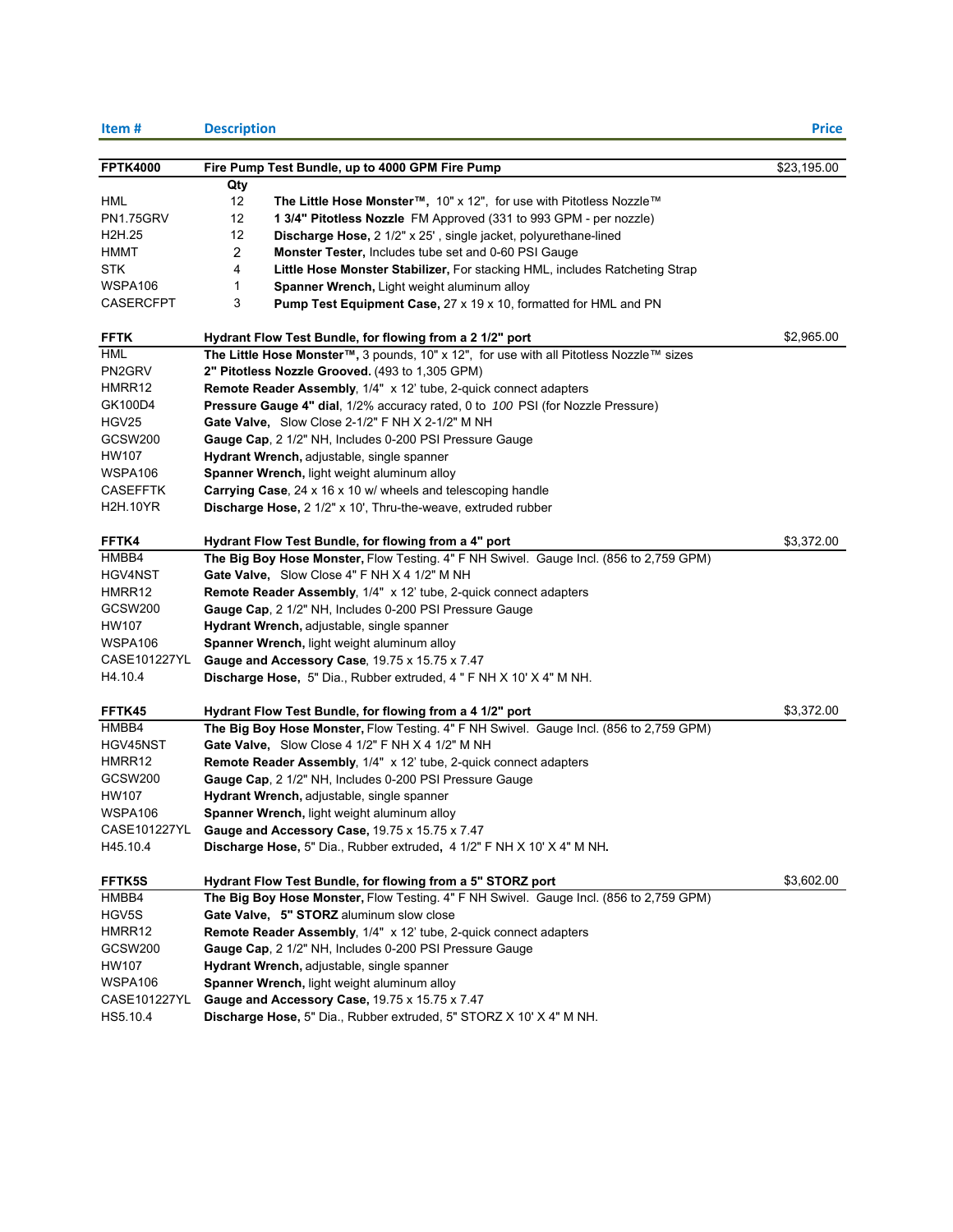| Item#                   | <b>Description</b>                                                                                                                        | <b>Price</b> |
|-------------------------|-------------------------------------------------------------------------------------------------------------------------------------------|--------------|
|                         |                                                                                                                                           | \$780.00     |
| <b>FPTGK</b><br>GK300D4 | Fire Pump Test Gauge Kit - Gauges commonly used in Fire Pump Testing.<br>Pump Discharge Gauge, 4" dial, 1/2% accuracy rated, 0 to 300 PSI |              |
| GK30-200                | Pump Suction Gauge, 4" dial, 1/2% accuracy rated, 30 HG to 200 PSI                                                                        |              |
| GK60D4                  |                                                                                                                                           |              |
| CASE520G                | Discharge Flow-Rate Gauge 4" dial, 1/2% accuracy rated, 0 to 60 PSI (for Nozzle Pressure)                                                 |              |
| GKGLY4                  | <b>Carrying Case, closed-cell foam insert, 6 gauge cutouts</b><br>Glycerin Refill for 4" Gauges. 8 Oz.                                    |              |
|                         |                                                                                                                                           |              |
| HMLK2                   | Little Hose Monster Kit                                                                                                                   | \$1,781.00   |
| HML                     | The Little Hose Monster™ - 10" x 12", for use with Pitotless Nozzle™                                                                      |              |
| PN2GRV                  | 2" Pitotless Nozzle FM Approved (493 to 1,305 GPM - per nozzle)                                                                           |              |
| GK100D4                 | Pressure Gauge 4" dial, 1/2% accuracy rated, 0 to 100 PSI                                                                                 |              |
| <b>CASEHMLK</b>         | Gauge and Accessory Case, 19.8 x 15.5 x 7.5                                                                                               |              |
| HMRR12                  | <b>Remote Reader Assembly, 1/4" x 12' tube, 2-quick connect adapters</b>                                                                  |              |
| <b>HMLK1.75</b>         | <b>Little Hose Monster Kit</b>                                                                                                            | \$1,781.00   |
| HML                     | The Little Hose Monster™ - 10" x 12", for use with Pitotless Nozzle™                                                                      |              |
| PN1.75GRV               | 1 3/4" Pitotless Nozzle FM Approved (331 to 993 GPM - per nozzle)                                                                         |              |
| GK100D4                 | Pressure Gauge 4" dial, 1/2% accuracy rated, 0 to 100 PSI                                                                                 |              |
| <b>CASEHMLK</b>         | Gauge and Accessory Case, 19.8 x 15.5 x 7.5                                                                                               |              |
| HMRR12                  | Remote Reader Assembly, 1/4" x 12' tube, 2-quick connect adapters                                                                         |              |
|                         |                                                                                                                                           |              |
| <b>HMLK1.125</b>        | <b>Little Hose Monster Kit</b>                                                                                                            | \$1,781.00   |
| HML                     | The Little Hose Monster™ - 10" x 12", for use with Pitotless Nozzle™                                                                      |              |
| <b>PN1.125GRV</b>       | 1 1/8" Pitotless Nozzle FM Approved (83 to 353 GPM - per nozzle)                                                                          |              |
| GK100D4                 | <b>Pressure Gauge 4" dial, 1/2% accuracy rated, 0 to 100 PSI</b>                                                                          |              |
| <b>CASEHMLK</b>         | Gauge and Accessory Case, 19.8 x 15.5 x 7.5                                                                                               |              |
| HMRR12                  | <b>Remote Reader Assembly, 1/4" x 12' tube, 2-quick connect adapters</b>                                                                  |              |
|                         | Hose Monsters <sup>®</sup>                                                                                                                |              |
| <b>HML</b>              | The Little Hose Monster™. (Pitotless Nozzle and Gauge sold separate)                                                                      | \$730.00     |
| HMBB4                   | The Big Boy Hose Monster. Gauge included (856 to 2,759 GPM)                                                                               | \$1,095.00   |
|                         |                                                                                                                                           |              |
|                         | The Classic Steel Hose Monsters®                                                                                                          |              |
| HM2H                    | 2 1/2" Hose Monster w/ built-in pitot (533 to 1460 GPM)                                                                                   | \$1,377.00   |
| HM2HF                   | 2 1/2" Hose Monster Flusher. (Does not include pitot)                                                                                     | \$1,245.00   |
| HM4                     | 4" Hose Monster (1074 to 2941 GPM)                                                                                                        | \$1,454.00   |
| HM4H                    | 4 1/2" Hose Monster (1047 to 2867 GPM)                                                                                                    | \$1,454.00   |
|                         | * NH Swivel Coupling is standard                                                                                                          |              |
|                         | * Special threads available upon request: CSA, WCT, BCT, AMA, QST, BAT, BSP                                                               |              |
|                         | * Gauge ordered separately.                                                                                                               |              |
|                         | The Pitotless Nozzle™                                                                                                                     |              |
|                         | Grooved outlet for use with Little Hose Monster (HML)                                                                                     |              |
| PN2GRV                  | 2" Pitotless Nozzle Grooved. (493 to 1,305 GPM)                                                                                           | \$629.00     |
| PN1.75GRV               | 1 3/4" Pitotless Nozzle Grooved. (331 to 1041 GPM)                                                                                        | \$629.00     |
| PN1.125GRV              | 1 1/8" Pitotless Nozzle Grooved. (83 to 353 GPM)                                                                                          | \$629.00     |
| PN1GRV                  | 1" Pitotless Nozzle Grooved. (47 to 258 GPM)                                                                                              | \$629.00     |
|                         | *NH Swivel Coupling is standard                                                                                                           |              |
|                         | * Special threads available upon request: CSA, WCT, BCT, AMA, QST, BAT, BSP<br>* Gauge ordered separately.                                |              |
|                         |                                                                                                                                           |              |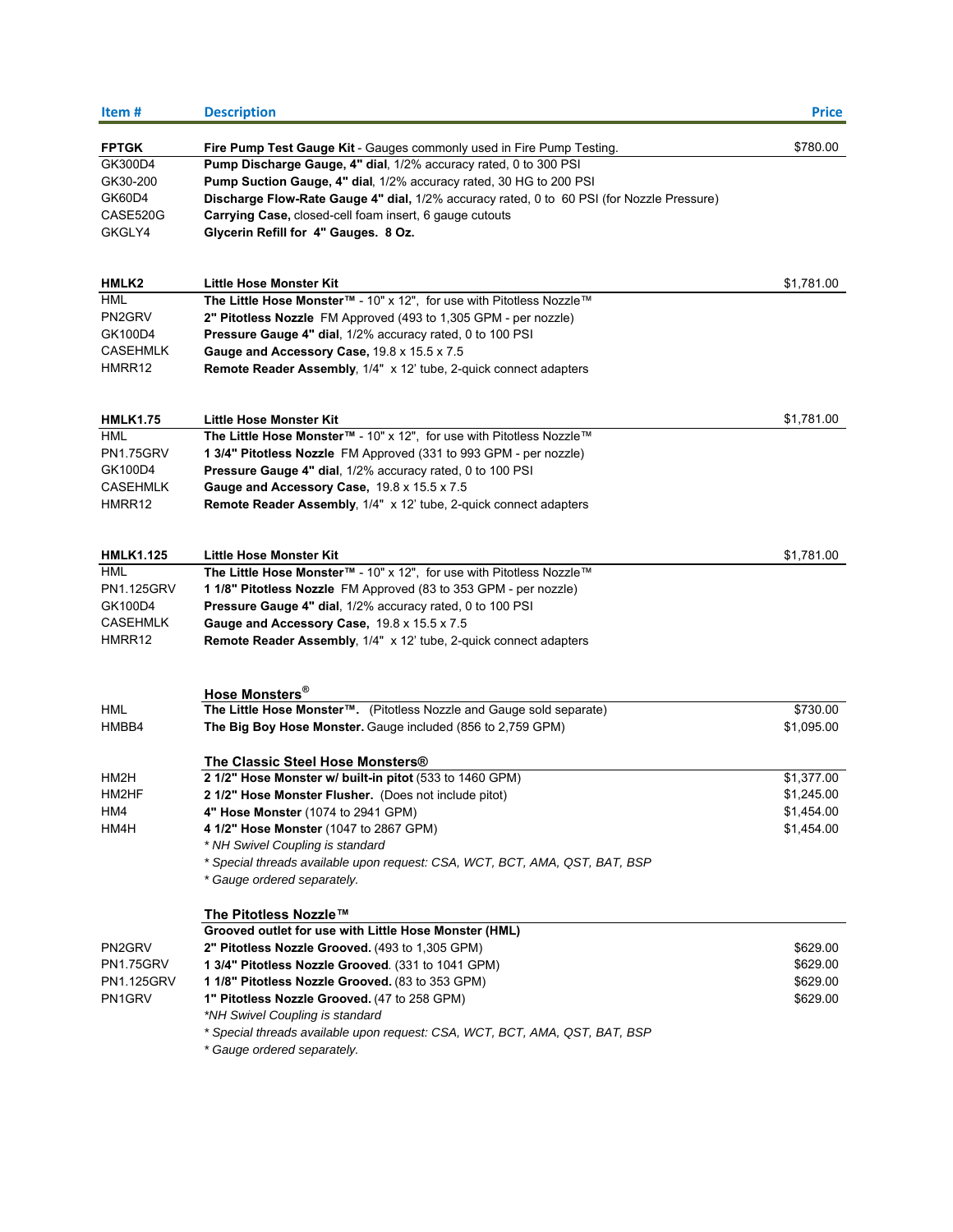| Item#               | <b>Description</b>                                                                 | <b>Price</b> |
|---------------------|------------------------------------------------------------------------------------|--------------|
|                     | The Pitotless Nozzle™                                                              |              |
|                     | Threaded outlet for use with Classic Steel Hose Monster (HM2H)                     |              |
| PN2THD              | 2" Pitotless Nozzle Threaded. (521 to 1,379 GPM)                                   | \$635.00     |
| PN1.75THD           | 1 3/4" Pitotless Nozzle Threaded. (337 to 1,011 GPM)                               | \$635.00     |
| PN1.125THD          | 1 1/8" Pitotless Nozzle Threaded. (84 to 355 GPM)                                  | \$635.00     |
| PN1THD              | 1" Pitotless Nozzle Threaded. (48 to 262 GPM)                                      | \$635.00     |
|                     | *NH Swivel Coupling is standard                                                    |              |
|                     | * Special threads available upon request: CSA, WCT, BCT, AMA, QST, BAT, BSP        |              |
|                     | * Gauge ordered separately.                                                        |              |
|                     | The In-line Pitotless Nozzle™                                                      |              |
| <b>INPNWCK</b>      | In-line Pitotless Nozzle Kit, three sizes. 2", 1 3/4", and 1 1/8" (86 to 1432 GPM) | \$4,224.00   |
| INPNWC2             | 2" In-line Pitotless Nozzle Kit. (523 to 1,432 GPM) (2 1/2" Female NH coupling)    | \$2,939.00   |
| INPNWC1.75          | 1 3/4" In-line Pitotless Nozzle Kit. (246 to 983 GPM) (2 1/2" Female NH coupling)  | \$2,939.00   |
| <b>INPNWC1.125</b>  | 1 1/8" In-line Pitotless Nozzle Kit. (86 to 321 GPM) (2 1/2" Female NH coupling)   | \$2,939.00   |
|                     | * NH Swivel Coupling is standard                                                   |              |
|                     | * Special threads available upon request: CSA, WCT, BCT, AMA, QST, BAT, BSP        |              |
| INPN <sub>1.5</sub> | 1 1/2" In-line Pitotless Nozzle Kit. (45 to 301 GPM) (1 1/2" Female NH Coupling)   | \$2,584.00   |
|                     | *NH or NPSH swivel Coupling is standard                                            |              |
|                     |                                                                                    |              |
|                     | <b>FM Nozzle Inserts™</b>                                                          |              |
| <b>HMNI1.75</b>     | 1 3/4" Nozzle Insert. For use with HM2H (282 to 771 GPM)                           | \$284.00     |
| HMNI1.125           | 1 1/8" Nozzle Insert. For use with HM2H (118 to 324 GPM)                           | \$284.00     |
|                     | <b>Little Hose Monster Accessories</b>                                             |              |
| FN                  | Flushing Nozzle. 2 1/2" F NH.                                                      | \$86.00      |
|                     | *NH Swivel Coupling is standard                                                    |              |
|                     | * Special threads available upon request: CSA, WCT, BCT, AMA, QST, BAT, BSP        |              |
| STK                 | Little Hose Monster Stabilizer. For stacking HML, includes RTD                     | \$101.00     |
| RTD                 | <b>Ratcheting Strap</b>                                                            | \$22.00      |
|                     | <b>Hose Monster Accessories</b>                                                    |              |
| HMPR                | Pitot Rebuild. Exchange a damaged pitot for a refurbished pitot.                   | \$118.00     |
| HMP                 | Pitot Replacement Kit. For HM2H. Includes.: NEW pitot and pitot accessories        | \$314.00     |
| <b>HMBSG</b>        | Pitot Accessory Kit. set screw, ball bearing, spring, ball stop                    | \$21.00      |
| PCK                 | Pitot Change-out Kit. 1/8" x 6" hex wrench, block magnet                           | \$25.00      |
| <b>STA</b>          | Stackers. For stacking HM2H, Two required per three Hose Monsters                  | \$150.00     |
| RTD                 | Ratcheting Tie Down. For stacked units. Use with HM2H AND HM2HF; not for HML       | \$22.00      |
| HM2HR               | 2 1/2" Refurbish your old Hose Monster.                                            | \$449.00     |
| HM4R                | 4" Refurbish your old Hose Monster.                                                | \$449.00     |
| HM4HR               | 4 1/2" Refurbish your old Hose Monster.                                            | \$449.00     |
|                     | Remote Readers and Monster Tester™                                                 |              |
| HMRR12              | Remote Reader Assembly, 12' tube, 2-push to connect tube fittings                  | \$39.00      |
| HMRR40              | <b>Remote Reader Assembly, 40' tube, 2-push to connect tube fittings</b>           | \$50.00      |
| HMRR60              | Remote Reader Assembly, 60' tube, 2-push to connect tube fittings                  | \$57.00      |
| HMMT                | Monster Tester (Gauge Included). Includes tube set and 0-60 PSI Gauge (GK60D4).    | \$1,265.00   |
|                     |                                                                                    |              |
|                     | <b>Wrenches</b>                                                                    |              |
| HW107               | Hydrant Wrench. adjustable, single spanner head                                    | \$72.00      |
| WSPA106             | Spanner Wrench. light weight aluminum alloy                                        | \$35.00      |
| WSPA104             | Wrench for Pitotless Nozzle THD. only needed if PN is used with HM2H or HM2HF      | \$28.00      |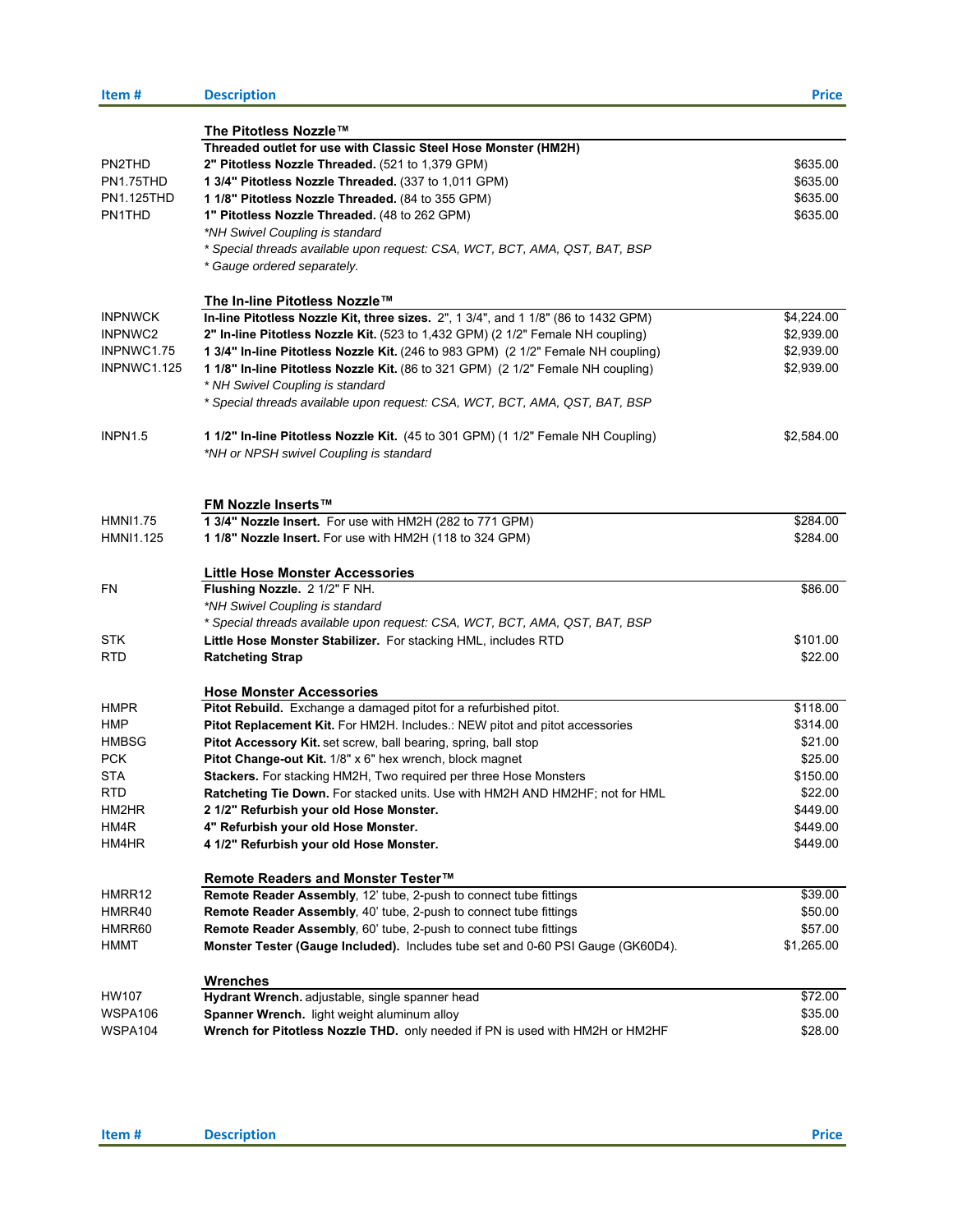|                | <b>Hydrant Gate Valves</b>                                                               |            |
|----------------|------------------------------------------------------------------------------------------|------------|
| HGV25          | 2 1/2" Gate Valve, Heavy-Duty. Aluminum, Slow Close                                      | \$585.00   |
| HGV4NST        | 4" Gate Valve. Aluminum, Slow Close                                                      | \$1,100.00 |
| HGV4.5NST      | 4 1/2" Gate Valve. Aluminum, Slow Close                                                  | \$1,100.00 |
| HGV5S          | 5" Storz Gate Valve. Aluminum, Slow Close                                                | \$1,300.00 |
|                | NH Swivel Coupling is standard                                                           |            |
|                | * Special threads available upon request                                                 |            |
|                | <b>Gauge Caps</b>                                                                        |            |
| GCSW           | Gauge Cap, without gauge, 2 1/2" NH                                                      | \$143.00   |
|                | * Special threads available upon request.                                                |            |
|                | <b>Pressure Gauges</b>                                                                   |            |
|                | <b>Pump Room Gauges</b>                                                                  |            |
|                | Glycerin filled; Fittings not included                                                   |            |
|                | 2 1/2" Dial                                                                              |            |
| GK160          | 2 1/2" dial, 1/4" NPT, 1% accuracy FS, 0-160 psi operating range                         | \$118.00   |
| GK200          | 2 1/2" dial, 1/4" NPT, 1% accuracy FS, 0-200 psi operating range                         | \$82.00    |
|                | 4" Dial                                                                                  |            |
| GK160D4        | 4" dial, 1/4" NPT, 0.5% accuracy FS, 0-160 psi operating range                           | \$161.00   |
| GK200D4        | 4" dial, 1/4" NPT, 0.5% accuracy FS, 0-200 psi operating range                           | \$161.00   |
| GK300D4        | 4" dial, 1/4" NPT, 0.5% accuracy FS, 0-300 psi operating range                           | \$161.00   |
| GK600D4        | 4" dial, 1/4" NPT, 0.5% accuracy FS, 0-600 psi operating range                           | \$275.00   |
|                |                                                                                          |            |
|                | <b>Compound Gauges</b>                                                                   |            |
| GK30-100       | Compound Gauge, 4" dial, 1/4" NPT, 0.5% accuracy FS, 30 Hg-100 psi operating range       | \$265.00   |
| GK30-160       | Compound Gauge, 4" dial, 1/4" NPT, 0.5% accuracy FS, 30 Hg-160 psi operating range       | \$265.00   |
| GK30-200       | Compound Gauge, 4" dial, 1/4" NPT, 0.5% accuracy FS, 30 Hg-200 psi operating range       | \$265.00   |
| GK30-300       | Compound Gauge, 4" dial, 1/4" NPT, 0.5% accuracy FS, 30 Hg-300 psi operating range       | \$265.00   |
|                | <b>Flow Rate Gauges</b>                                                                  |            |
|                | Glycerin filled; Includes: gauge, brass tee, nipple, petcock, quick disconnect couplings |            |
|                | 2 1/2" Dial                                                                              |            |
| GK30           | 2 1/2" dial, 1/4" NPT, 1% accuracy FS, 0-30 psi operating range                          | \$118.00   |
| GK60           | 2 1/2" dial, 1/4" NPT, 1% accuracy FS, 0-60 psi operating range                          | \$118.00   |
| GK100          | 2 1/2" dial, 1/4" NPT, 1% accuracy FS, 0-100 psi operating range                         | \$118.00   |
|                | 4" Dial                                                                                  |            |
| GK30D4         | 4" dial, 1/4" NPT, 0.5% accuracy FS, 0-30 psi operating range                            | \$197.00   |
| <b>GK60D4</b>  | 4" dial, 1/4" NPT, 0.5% accuracy FS, 0-60 psi operating range                            | \$197.00   |
| GK100D4        | 4" dial, 1/4" NPT, 0.5% accuracy FS, 0-100 psi operating range                           | \$197.00   |
|                |                                                                                          |            |
|                | <b>Hydrant Gauges</b>                                                                    |            |
|                | Glycerin filled; Includes: gauge, brass tee, nipple, petcock, quick disconnect couplings |            |
|                | Gauge Cap, with gauge, 2 1/2" NH                                                         |            |
| GCSW160        | Gauge Cap with Gauge, 2 1/2" NH, Includes 0-160 PSI Pressure Gauge                       | \$267.00   |
| <b>GCSW200</b> | Gauge Cap with Gauge, 2 1/2" NH, Includes 0-200 PSI Pressure Gauge                       | \$267.00   |
| GCSW300        | Gauge Cap with Gauge, 2 1/2" NH, Includes 0-300 PSI Pressure Gauge                       | \$267.00   |
|                | * Special threads available upon request.                                                |            |
|                | * Other psi ranges available upon request.                                               |            |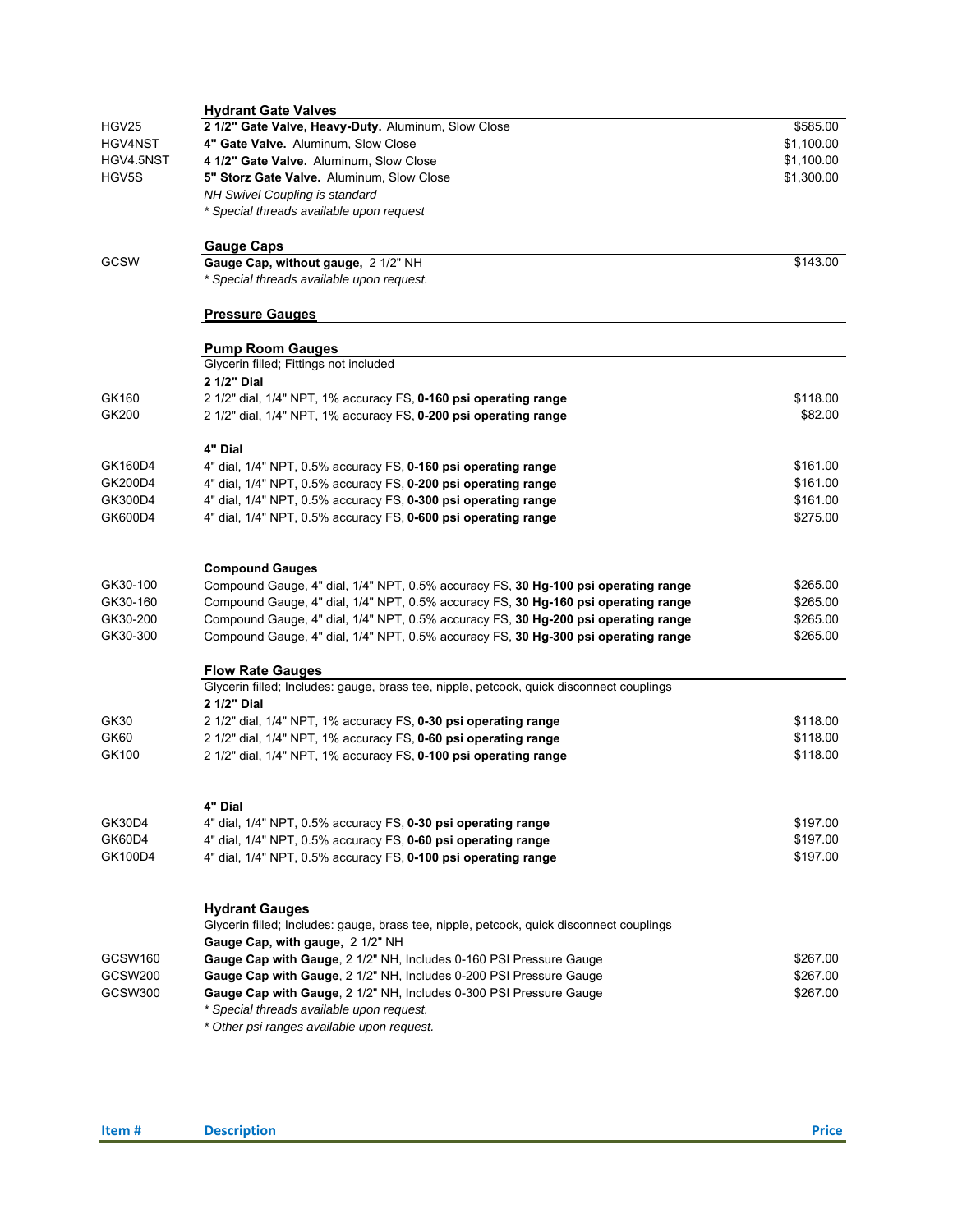|                    | <b>Specialty Gauges</b>                                                              |            |
|--------------------|--------------------------------------------------------------------------------------|------------|
| LG2.5              | Line Gauge, 2 1/2" NH, 1% accuracy FS, 0 to 200 psi operating range                  | \$228.00   |
| GK6.8BD4           | Bar and psi, 4" dial, 1/4" NPT, 0.5% accuracy FS, 0-6.8 Bar, 0-100 psi               | \$208.00   |
| GK10.9BD4          | Bar and psi, 4" dial, 1/4" NPT, 0.5% accuracy FS, 0-10.9 Bar, 0-160 psi              | \$208.00   |
| GKBBD4             | BigBoy Hose Monster Gauge, 4" dial, 1/4" NPT, 0.5% accuracy FS, 0-2700 GPM, 0-60 PSI | \$208.00   |
| <b>GK MM250</b>    | Monster Meter™, Hand-held, 0.5% accuracy FS, 0-250 psi operating range               | \$1,556.00 |
|                    | <b>Gauge Services</b>                                                                |            |
| <b>GCCN</b>        | Gauge Certify and Calibrate to NIST std. for NEW gauges only                         | \$32.00    |
| <b>GCCNDM</b>      | Gauge Certify and Calibrate to NIST std. NEW Monster Meter™                          | \$107.00   |
| GCC2H              | Gauge Certify and Calibrate to NIST std. 2 1/2" dial                                 | \$59.00    |
| GCC4               | Gauge Certify and Calibrate to NIST std. 4" dial                                     | \$86.00    |
| GCCD               | Gauge Certify and Calibrate to NIST std. Digital Gauge                               | \$112.00   |
| GCCDG              | Gauge Certify and Calibrate to NIST std. Manometer                                   | \$161.00   |
| <b>GCCDM</b>       | Annual Gauge Calibration to NIST std. Monster Meter™                                 | \$161.00   |
| GCCDM-R            | Annual Repair & Calibration to NIST std. Monster Meter™                              | \$268.00   |
|                    | <b>Gauge Accessories</b>                                                             |            |
| QDCOUP             | Quick Disconnect Coupling. male and female                                           | \$20.00    |
| <b>GCF</b>         | Gauge fittings. brass tee, nipple, petcock, QDCOUP (included with gauges)            | \$36.00    |
| GB2H               | Gauge boot for 2 1/2" gauges. durable black rubber protective boot for your gauge    | \$18.00    |
| GB4                | Gauge boot for 4" gauges. durable black rubber protective boot for your gauge        | \$23.00    |
| GKGLY4             | Glycerin Refill for 4" Gauges. 8 Oz.                                                 | \$17.00    |
|                    | <b>Adapters and Reducers</b>                                                         |            |
| AD25#.25#          | Adapter 2 1/2" F (specified thread) to 2 1/2" M (specified thread)                   | \$92.00    |
| AD4.25NST          | <b>Reducer 4" F NH x 2 1/2" M NH</b>                                                 | \$141.00   |
| AD45.25NST         | <b>Reducer</b> 4 1/2" F NH x 2 1/2" M NH                                             | \$203.00   |
| AD45.4NST          | Reducer $41/2$ " F NH $\times$ 4" M NH                                               | \$212.00   |
| AS50M25N           | Adapter, 5" Storz x 2 1/2 M NH (Connection between 5" STORZ and 2 1/2" NH)           | \$245.00   |
| AS50M40N           | Adapter, 5" Storz x 4" M NH (Connection between 5" STORZ and 4"NH)                   | \$269.00   |
| AS50M45N           | Adapter, 5" Storz x 4 1/2" M NH (Connection between 5" STORZ and 4 1/2" NH)          | \$271.00   |
| AS5XS4             | Adapter, 5" Storz x 4" Storz                                                         | \$471.00   |
|                    | * Custom-made adapters for all threads and sizes are available upon request          |            |
|                    | <b>Stream Shapers</b>                                                                |            |
| SS1                | Stream Shaper, 2 1/2", aluminum body with replaceable plastic fins                   | \$110.00   |
| SS <sub>1</sub> RF | <b>Replacement Stream Shaper Fins for SS1</b>                                        | \$58.00    |
|                    | <b>Nozzle Extentions</b>                                                             |            |
| NE2HNH11           | Nozzle Extension. 2-1/2" NH X 11"                                                    | \$208.00   |
| NE2HNH11WF         | Nozzle Extension, 2-1/2" NH X 11" WITH FINS                                          | \$250.00   |
|                    | <b>Elbow</b>                                                                         |            |
| EL452HNH           | 45° Elbow, 2 1/2" NH, 200 PSI rated                                                  | \$126.00   |
| EL302HNH           | 30° Elbow, 2 1/2" NH, 200 PSI rated                                                  | \$126.00   |
|                    |                                                                                      |            |